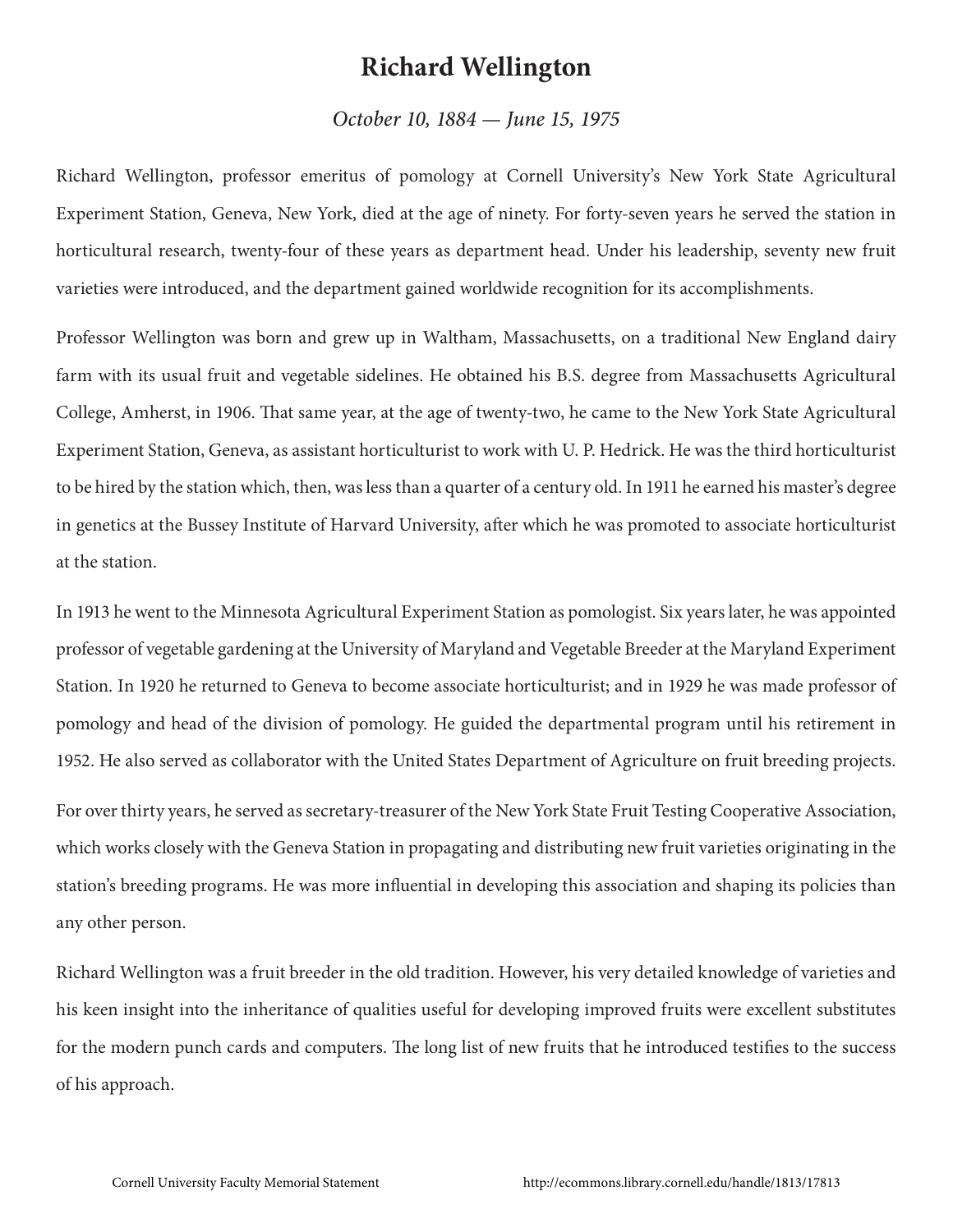While working with vegetable crops in his early years, Professor Wellington was the first to demonstrate the hybrid vigor and increased yields attainable by crossing tomatoes and was also the originator of several varieties of hothouse melons. Later he was instrumental in the development of twenty-one apple varieties including Macoun, Lodi, Early Mcintosh, and Kendall; the Gorham pear; Newburgh and Taylor red raspberries; the Bristol black raspberry; the Fredonia gooseberry; the Catskill strawberry; the Stanley prune; the Gil Peck sweet cherry; and thirteen grape varieties, including Buffalo, Steuben, and Keuka. The Stanley prune is the plum most widely grown in the world. The Wellington apple, developed at the Geneva Station, was named after this distinguished scientist. After retirement, he maintained an active interest in plant breeding and introduced the outstanding Cardinal crabapple from his backyard breeding program.

Dick Wellington had the unique ability to carry on a lively conversation with the janitors as well as distinguished scientists and administrators. Alert, yet soft-spoken and courtly in the traditions of another age too fast gone by, he readily expounded on subjects ranging from history to the birth of a new kind of grape or apple. He was keenly interested in genealogy. He was a very kind person who was interested in young and old alike.

Professionally, he gained the highest recognition in his field. He was a fellow of the American Association for the Advancement of Science and a member of the American Society for Horticultural Science and the American Pomological Society. He was elected to Sigma Xi and Kappa Sigma. Special recognition for his accomplishments in fruit breeding was made on two occasions by the Massachusetts Horticultural Society, once in 1937 when he was given the society's gold medal, and again in 1949 when he received the coveted Jackson Dawson Medal for outstanding fruit hybridization.

Of the honors bestowed upon Mr. Wellington, perhaps the most appropriate were the Wilder Medals. This medal, established in 1873 by the American Pomological Society, is given to individuals and organizations who have rendered outstanding service to pomology, especially for the origination and introduction of meritorious varieties of fruit. The experiment station was awarded the medal in 1947 to recognize its fruit breeding programs. In 1954, Professor Wellington himself was given the medal and, in 1959, the New York State Fruit Testing Association was cited. All three honored the man and his work.

He wrote numerous scientific articles, experiment station publications, and contributions in popular horticultural magazines. Along with U. P. Hedrick and others, he wrote the famous fruit books of New York: *The Grapes of New York*, 1908; *The Plums of New York*, 1911; and *The Cherries of New York*, 1915.